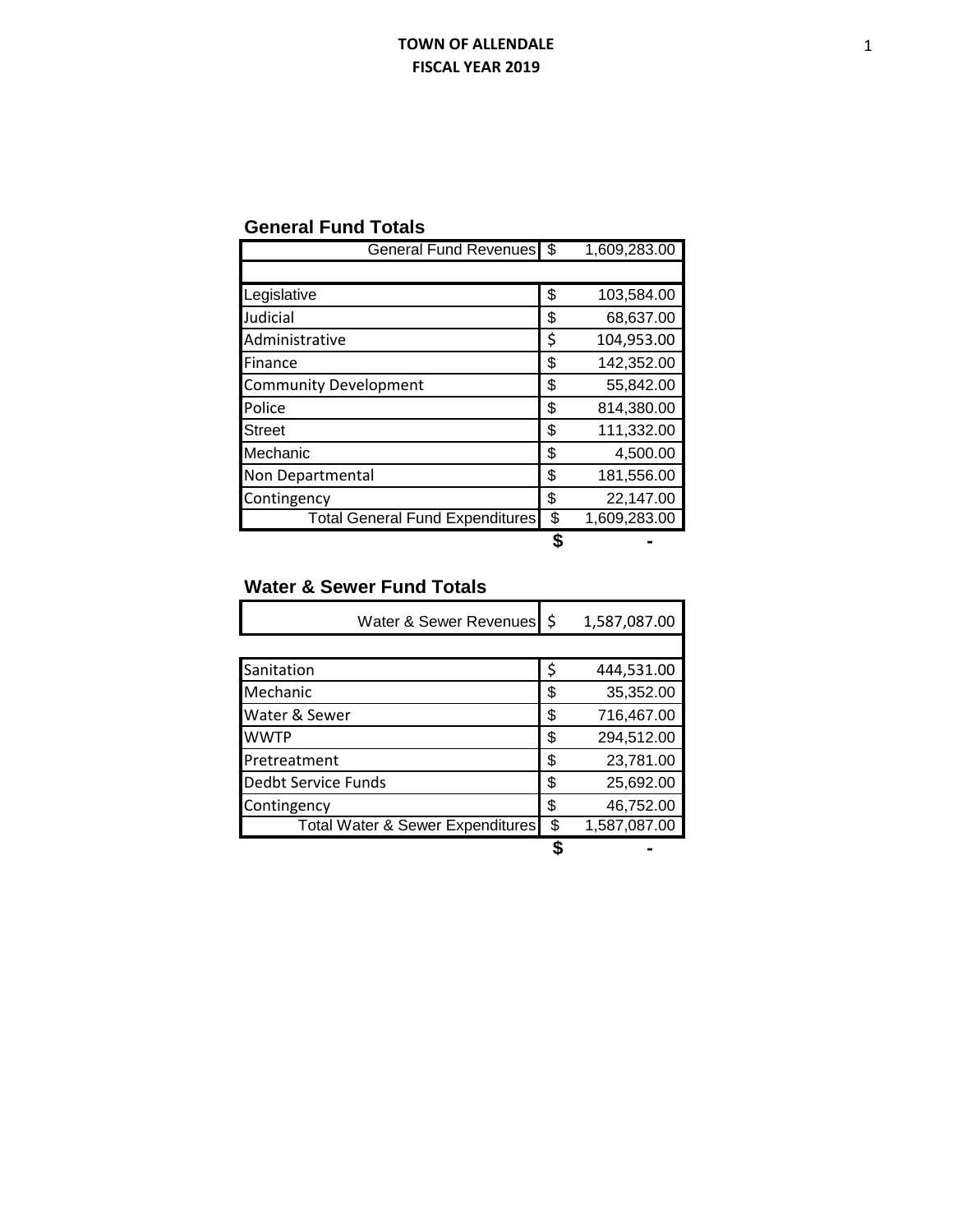| <b>REVENUE</b>                   | <b>Budget</b><br>FY 2019 |
|----------------------------------|--------------------------|
| <b>CURRENT YEAR TAX</b>          | 340,000                  |
| PRIOR YEAR PROPERTY TAXES        | 90,000                   |
| PROPERTY CLEANUP REVENUE         | 300                      |
| <b>BUSINESS LICENSES</b>         | 60,000                   |
| <b>LEASE REVENUE</b>             | 25,800                   |
| <b>RESTITUTIONS</b>              | 200                      |
| ATLANTIC BROADBAND FRAN. FEE     | 15,200                   |
| <b>EDISTO ELECTRIC FRAN. FEE</b> | 200                      |
| <b>CABLE TV FRANCHISE FEE</b>    | 13,900                   |
| <b>SCANA FRANCHISE FEE</b>       | 190,000                  |
| MISCELLANEOUS REVENUES           | 20,900                   |
| <b>MERCHANT INVENTORY TAX</b>    | 9,933                    |
| <b>ACCOMODATION TAX</b>          | 70,000                   |
| <b>INTEREST EARNED</b>           | 50                       |
| <b>VEHICLE TAX</b>               | 54,000                   |
| HOMESTEAD EXEMPTIONS FROM STATE  | 90,000                   |
| LOCAL GOV AID                    | 76,000                   |
| ZONE/BUILDING PERMIT             | 11,500                   |
| LOST/MUNICIPAL REVENUE           | 193,000                  |
| POLICE INCIDENT REPORTS/BACKGR   | 200                      |
| <b>COURT FINES</b>               | 46,500                   |
| <b>VICTIMS ADVOCATE FUND</b>     | 3,500                    |
| TELECOMMUNICATIONS TAX           | 9,100                    |
| MASC INSURANCE TAX COLLECTED     | 125,000                  |
| <b>BROKER'S TAX</b>              | 14,000                   |
| APD CONFISCATED FUNDS            | 2,000                    |
| PROCEEDS FROM INSURANCE CLAIMS   | 15,000                   |
| <b>USDA 2 PD GRANTS</b>          | 97,800                   |
| <b>LOAN PROCEEDS - USDA</b>      | 35,200                   |
| <b>TOTAL REVENUES</b>            | 1,609,283                |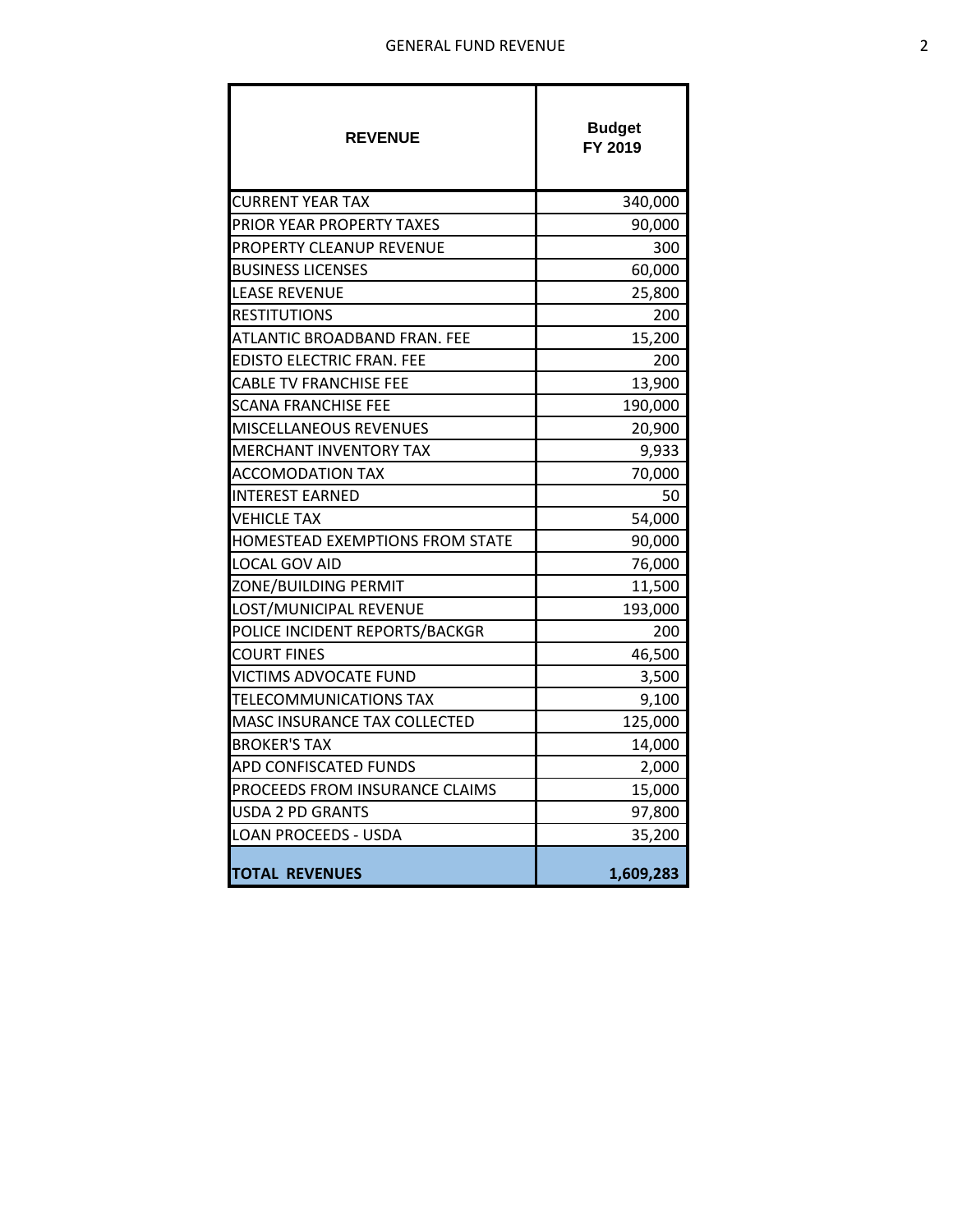| <b>EXPENDITURES</b>         | <b>Budget</b><br>FY 2019 |
|-----------------------------|--------------------------|
| <b>LEGISLATIVE</b>          |                          |
| SALARIES                    | 38,400                   |
| PAYROLL TAX EXPENSE         | 2,938                    |
| <b>EMPLOYEE INSURANCE</b>   | 30,482                   |
| RETIREMENT                  | 5,591                    |
| WORKERS COMPENSATION        | 333                      |
| TELEPHONE/PAGERS            | 3,840                    |
| PROFESSIONAL SERVICES       | 2,000                    |
| MISCELLANEOUS EXPENSE       | 2,000                    |
| SEMINARS/CONF/TRAVEL        | 17,000                   |
| DUES/SUBSCRIPTIONS          | 1,000                    |
|                             |                          |
| <b>TOTAL LEGISLATIVE</b>    | 103,584                  |
|                             |                          |
| <b>JUDICIAL</b>             |                          |
| SALARIES                    | 32,749                   |
| PAYROLL TAX EXPENSE         | 2,505                    |
| <b>EMPLOYEE INSURANCE</b>   | 11,449                   |
| RETIREMENT                  | 4,768                    |
| WORKERS COMPENSATION        | 166                      |
| PROFESSIONAL SERVICES       | 14,400                   |
| MISCELLANEOUS EXPENSE       | 300                      |
| <b>OFFICE SUPPLIES</b>      | 300                      |
| SEMINARS/CONF/TRAVEL        | 2,000                    |
|                             |                          |
| <b>TOTAL JUDICIAL</b>       | 68,637                   |
| <b>ADMINISTRATIVE</b>       |                          |
| SALARIES                    | 49,352                   |
| PAYROLL TAX EXPENSE         | 3,775                    |
| <b>EMPLOYEE INSURANCE</b>   | 20,624                   |
| RETIREMENT                  | 7,186                    |
| WORKERS COMPENSATION        | 166                      |
| PROFESSIONAL SERVICES       | 20,000                   |
| MISCELLANEOUS EXPENSE       | 300                      |
| <b>OFFICE SUPPLIES</b>      | 150                      |
| SEMINARS/CONF/TRAVEL        | 2,000                    |
| <b>DUES/SUBSCRIPTIONS</b>   | 100                      |
| GAS                         | 1,300                    |
|                             |                          |
| <b>TOTAL ADMINISTRATIVE</b> | 104,953                  |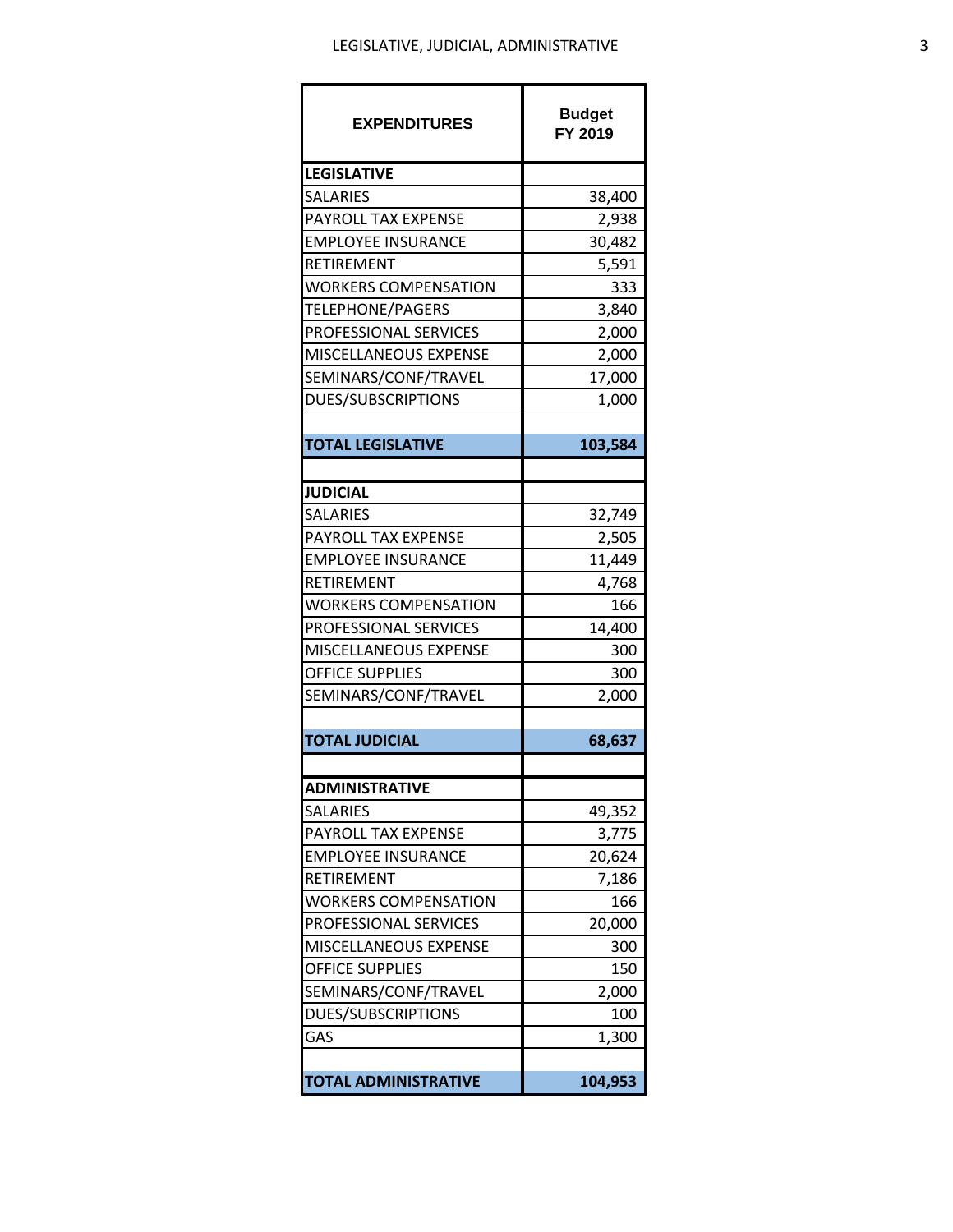| <b>EXPENDITURES</b>                     | <b>Budget</b><br>FY 2019 |
|-----------------------------------------|--------------------------|
| <b>FINANCE</b>                          |                          |
| SALARIES                                | 46,282                   |
| OVERTIME                                | 923                      |
| PAYROLL TAX EXPENSE                     | 3,611                    |
| <b>EMPLOYEE INSURANCE</b>               | 18,793                   |
| RETIREMENT                              | 6,873                    |
| PROFESSIONAL SERVICES                   | 25,160                   |
| MISCELLANEOUS EXPENSE                   | 300                      |
| OFFICE SUPPLIES                         | 9,500                    |
| <b>POSTAGE</b>                          | 1,500                    |
| <b>UTILITIES</b>                        | 460                      |
| SEMINARS/CONF/TRAVEL                    | 1,000                    |
| <b>BANK FEES</b>                        | 750                      |
| ADVERTISING                             | 200                      |
| TAX COLLECTION EXPENSES                 | 27,000                   |
| <b>TOTAL FINANCE</b>                    | 142,352                  |
|                                         |                          |
| <b>COMMUNITY DEVELOPMENT</b>            |                          |
| <b>SALARIES</b>                         | 24,013                   |
| PAYROLL TAX EXPENSE                     | 1,837                    |
| EMPLOYEE INSURANCE                      | 36                       |
| RETIREMENT                              | 3,496                    |
| WORKERS COMPENSATION                    | 2,910                    |
| MISCELLANEOUS EXPENSE                   | 2,000                    |
| <b>OFFICE SUPPLIES</b>                  | 2,200                    |
| <b>POSTAGE</b>                          | 300                      |
| SEMINARS/CONF/TRAVEL                    | 1,200                    |
| ADVERTISING                             | 250                      |
| <b>VEHICLE EXPENSE</b>                  | 600                      |
| <b>BLDG &amp; EQUIPMENT MAINTENANCE</b> | 17,000                   |
|                                         |                          |
| TOTAL COMMUNITY DEVELOPMENT             | 55,842                   |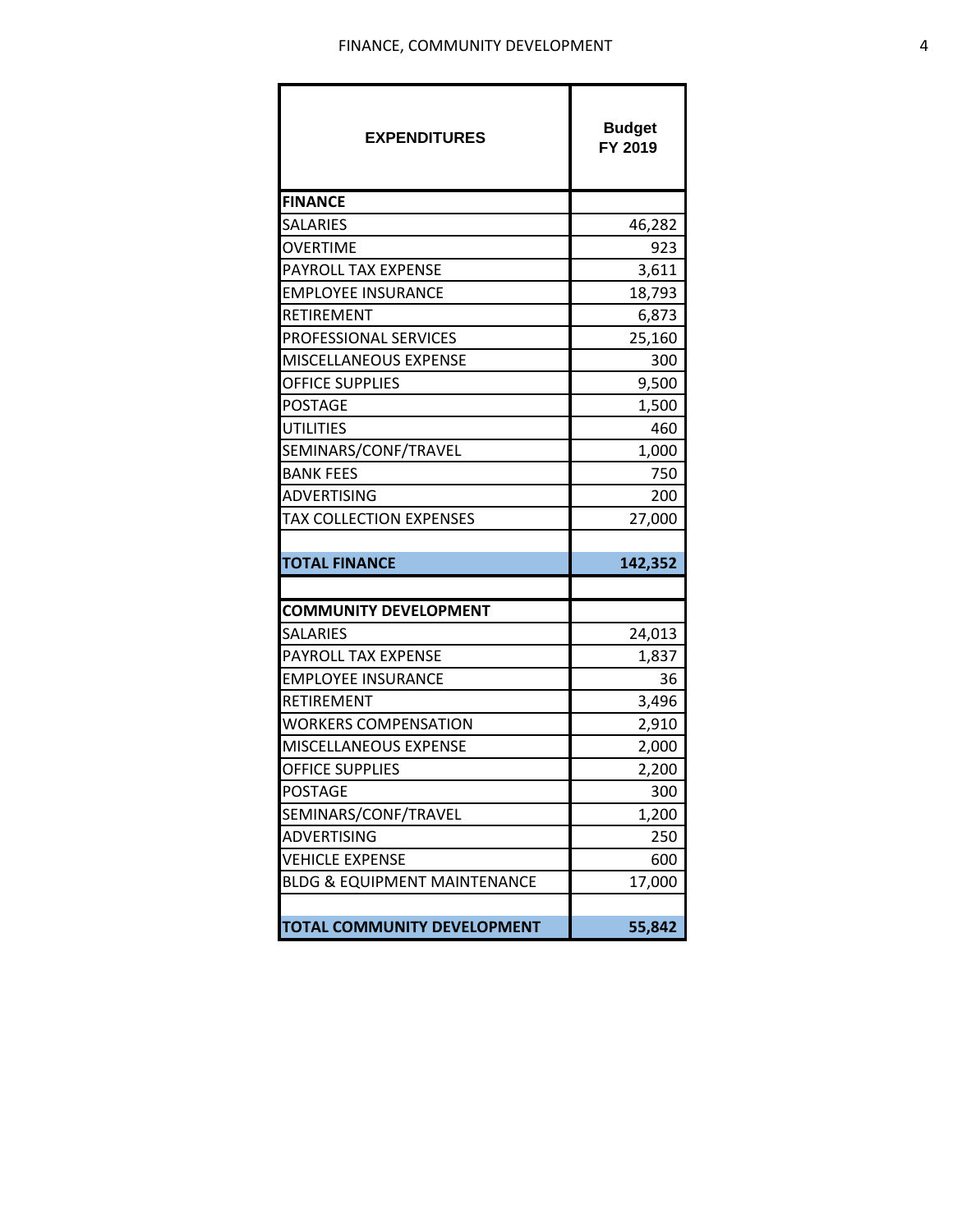| <b>EXPENDITURES</b>          | <b>Budget</b><br>FY 2019 |
|------------------------------|--------------------------|
| <b>POLICE</b>                |                          |
| <b>SALARIES</b>              | 288,070                  |
| <b>OVERTIME</b>              | 65,933                   |
| PAYROLL TAX EXPENSE          | 27,081                   |
| <b>EMPLOYEE INSURANCE</b>    | 40,889                   |
| RETIREMENT                   | 61,030                   |
| <b>WORKERS COMPENSATION</b>  | 12,500                   |
| TELEPHONE/PAGERS             | 20,280                   |
| <b>DISPATCH FEES</b>         | 984                      |
| PROFESSIONAL SERVICES        | 1,000                    |
| MISCELLANEOUS EXPENSE        | 5,000                    |
| <b>OFFICE SUPPLIES</b>       | 5,600                    |
| POSTAGE                      | 200                      |
| <b>DRUG FUND</b>             | 1,500                    |
| <b>EQUIPMENT-SUPPLIES</b>    | 7,500                    |
| SEMINARS/CONF/TRAVEL         | 2,000                    |
| COURT                        | 27,500                   |
| <b>JAIL</b>                  | 30,600                   |
| <b>JURY</b>                  | 800                      |
| <b>VICTIMS ASSISTANCE</b>    | 3,500                    |
| ADVERTISING                  | 250                      |
| <b>SUPPLIES</b>              | 2,700                    |
| <b>MAINTENANCE</b>           | 8,500                    |
| <b>DUES/SUBSCRIPTIONS</b>    | 2,000                    |
| CAPITAL OUTLAY-CARS/LAPTOPS  | 116,875                  |
| CAPITAL OUTLAY-POLICE EQUIP  | 16,990                   |
| AMMO/BULLETS/FOR POLICE GUNS | 370                      |
| GAS                          | 30,000                   |
| <b>CAR MAINTENANCE</b>       | 12,000                   |
| UNIFORM RENTAL               | 8,000                    |
| DEBT SERVICE-CAPITAL LEASE   | 9,024                    |
| DEBT SERVICE-USDA LOANS      | 5,704                    |
| <b>TOTAL POLICE</b>          | 814,380                  |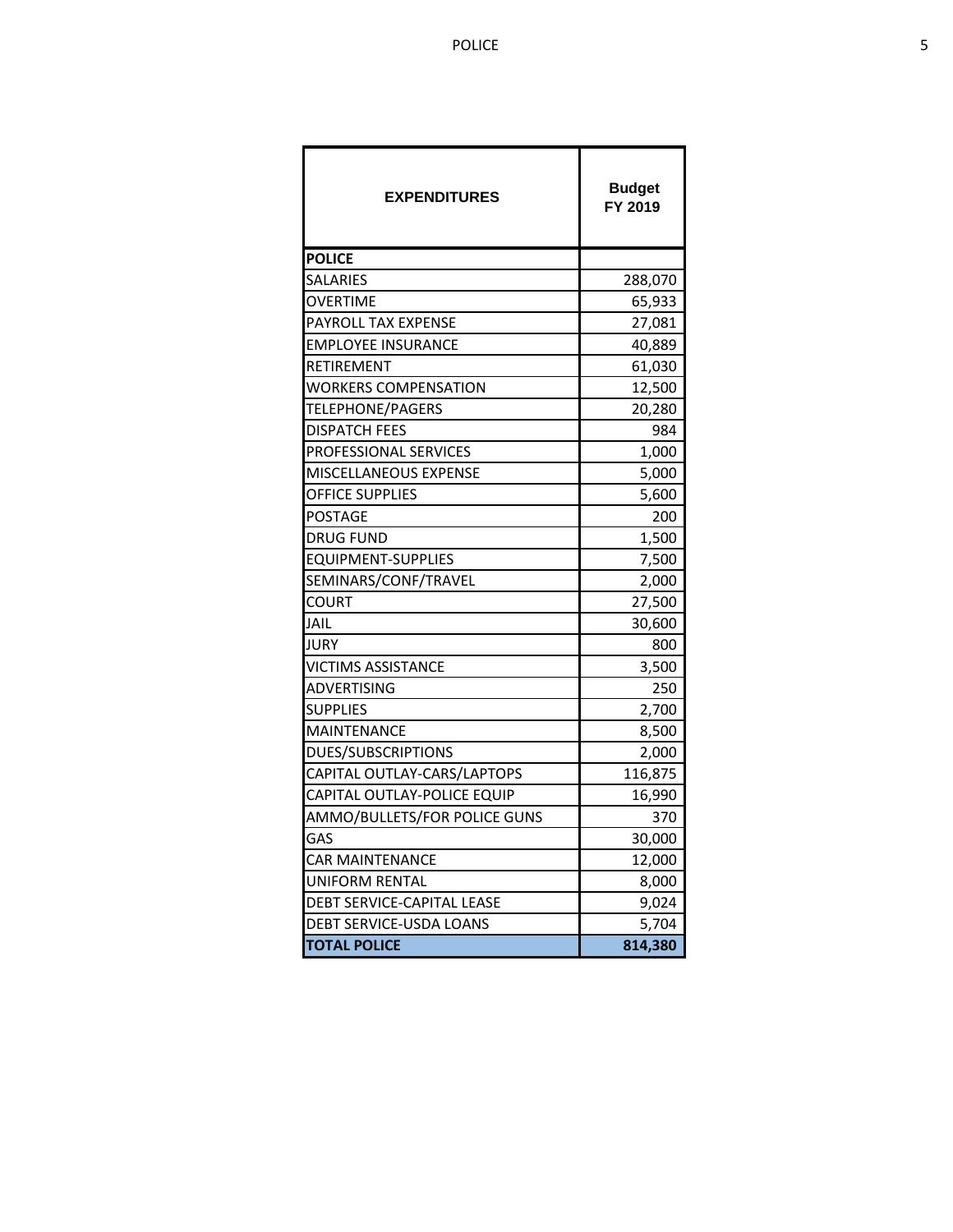| <b>EXPENDITURES</b>            | <b>Budget</b><br>FY 2019 |
|--------------------------------|--------------------------|
| <b>STREET</b>                  |                          |
| <b>SUPPLIES</b>                | 5,000                    |
| MAINTENANCE                    | 7,000                    |
| <b>STREET LIGHTS</b>           | 99,332                   |
|                                |                          |
| <b>TOTAL STREET</b>            | 111,332                  |
|                                |                          |
| <b>MECHANIC</b>                |                          |
| <b>SUPPLIES</b>                | 3,500                    |
| <b>UNIFORM RENTAL</b>          | 1,000                    |
|                                |                          |
| <b>TOTAL MECHANIC</b>          | 4,500                    |
|                                |                          |
| <b>NON-DEPARTMENTAL</b>        |                          |
| <b>WORKERS COMPENSATION</b>    |                          |
| TELEPHONE/PAGERS               | 12,840                   |
| PROFESSIONAL SERVICES          | 10,000                   |
| <b>OFFICE SUPPLIES</b>         | 1,000                    |
| PROPERTY TAX EXPENSE           | 11,000                   |
| <b>UTILITIES</b>               | 35,000                   |
| <b>AUDIT</b>                   | 14,000                   |
| <b>GENERAL INSURANCE</b>       | 38,000                   |
| <b>INSURANCE - BONDING</b>     | 600                      |
| <b>FOG/INSECT</b>              | 1,000                    |
| <b>ELECTIONS</b>               | 1,000                    |
| <b>COMMUNITY IMPROVEMENT</b>   | 25,000                   |
| <b>ANIMAL CONTROL</b>          | 4,800                    |
| <b>DONATIONS</b>               | 2,000                    |
| FIRE DEPT DINNERS              | 1,000                    |
| <b>GEN OBLIGATION BOND PMT</b> | 24,316                   |
| <b>TOTAL NON-DEPARTMENTAL</b>  | 181,556                  |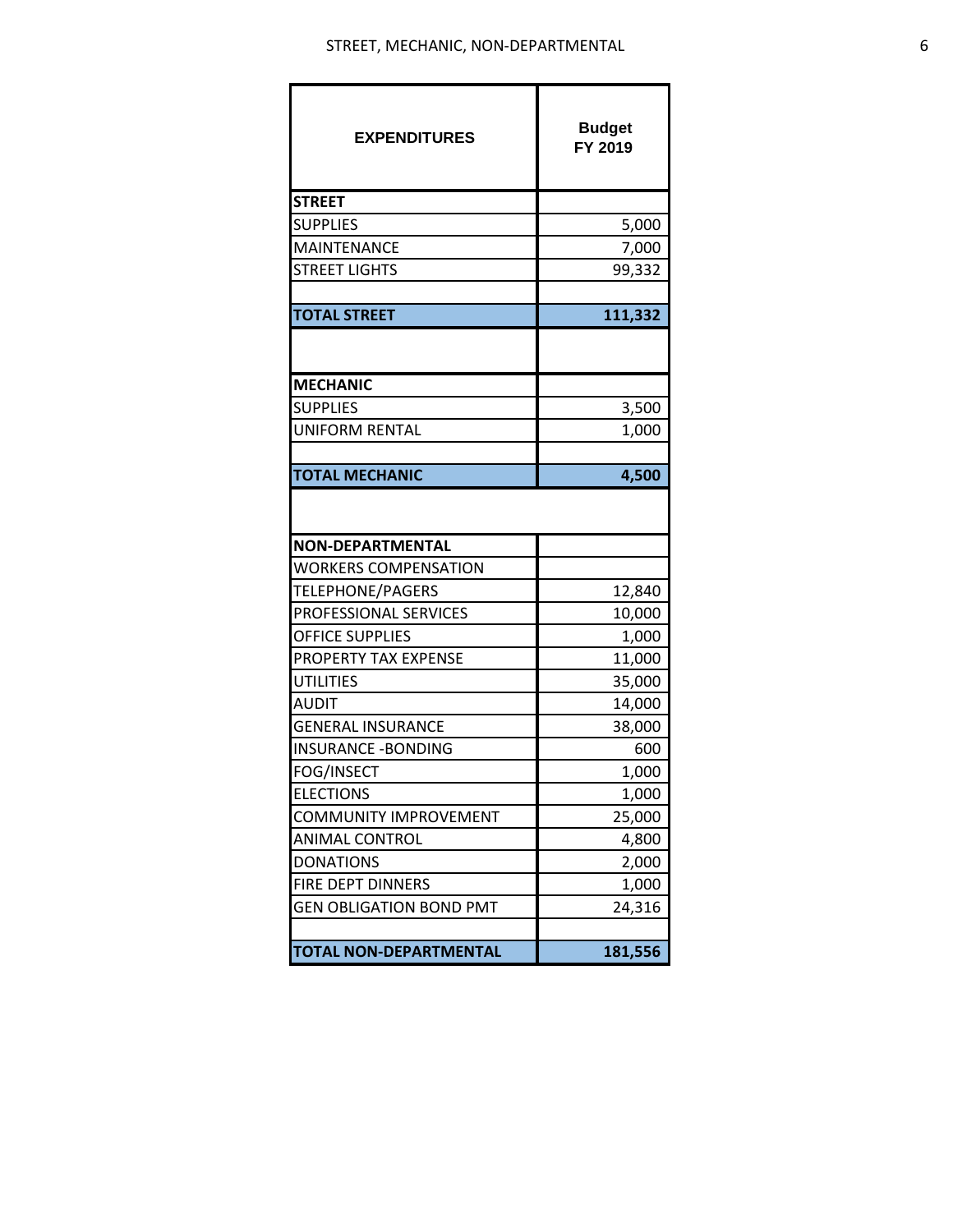| <b>REVENUE</b>                 | <b>Budget</b><br>FY 2019 |
|--------------------------------|--------------------------|
| <b>REVENUES</b>                |                          |
| WATER REVENUE                  | 363,953                  |
| SEWER REVENUE                  | 374,084                  |
| PAYMENT FOR BAD CHECK          | 800                      |
| PENALTIES                      | 55,417                   |
| <b>SERVICE CHARGES - WATER</b> | 2,000                    |
| TRANSFER SERVICE FEE           | 700                      |
| NEW CUSTOMER SVC CHARGE        | 14,000                   |
| <b>SANITATION REVENUE</b>      | 462,000                  |
| <b>DHEC FEE REVENUE</b>        | 15,348                   |
| INTEREST EARNED                | 15                       |
| <b>FAIRFAX WWTP</b>            | 295,570                  |
| PRETREATMENT FEES              | 3,200                    |
|                                |                          |
| <b>TOTAL REVENUES</b>          | 1,587,087                |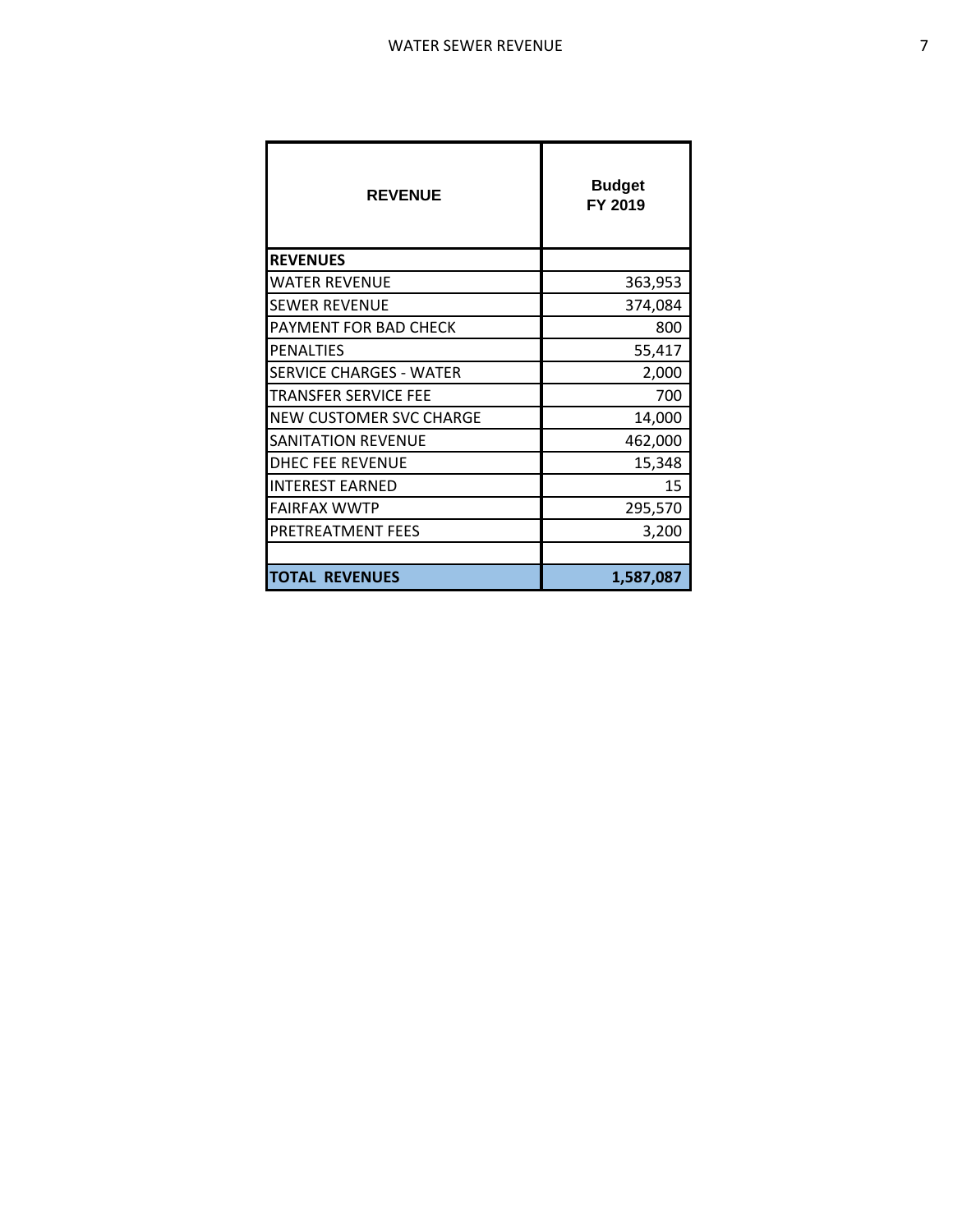| <b>EXPENDITURES</b>          | <b>Budget</b><br>FY 2019 |
|------------------------------|--------------------------|
| <b>SANITATION</b>            |                          |
| <b>SALARIES</b>              | 69,581                   |
| <b>OVERTIME</b>              | 692                      |
| PAYROLL TAX EXPENSE          | 5,376                    |
| <b>EMPLOYEE INSURANCE</b>    | 27,790                   |
| <b>RETIREMENT</b>            | 10,232                   |
| <b>WORKERS COMPENSATION</b>  | 15,000                   |
| MISCELLANEOUS EXPENSE        | 1,000                    |
| <b>ADVERTISING</b>           | 200                      |
| <b>CARTS &amp; DUMPSTERS</b> | 4,960                    |
| <b>SUPPLIES</b>              | 8,000                    |
| <b>UTILITIES</b>             | 2,300                    |
| <b>TELEPHONE</b>             | 900                      |
| <b>MAINTENANCE</b>           | 15,000                   |
| <b>RADIO MAINTENANCE</b>     | 400                      |
| <b>REFUSE PICKUP</b>         | 222,000                  |
| GAS                          | 12,000                   |
| <b>UNIFORM RENTAL</b>        | 7,000                    |
| <b>LANDFILL FEES</b>         | 21,600                   |
| <b>AUDIT</b>                 | 7,500                    |
| <b>GENERAL INSURANCE</b>     | 13,000                   |
|                              |                          |
| <b>TOTAL SANITATION</b>      | 444,531                  |
| <b>MECHANIC</b>              |                          |
| <b>SALARIES</b>              | 14,130                   |
| <b>PAYROLL TAX EXPENSE</b>   | 1,081                    |
| <b>EMPLOYEE INSURANCE</b>    | 4,734                    |
| RETIREMENT                   | 2,057                    |
| <b>SUPPLIES</b>              | 3,000                    |
| <b>MAINTENANCE</b>           | 3,000                    |
| GAS                          | 1,500                    |
| <b>UNIFORM RENTAL</b>        | 250                      |
| <b>UTILITIES</b>             | 2,000                    |
| <b>TELEPHONE</b>             | 2,600                    |
| <b>GENERAL INSURANCE</b>     | 1,000                    |
|                              |                          |
| <b>TOTAL MECHANIC</b>        | 35,352                   |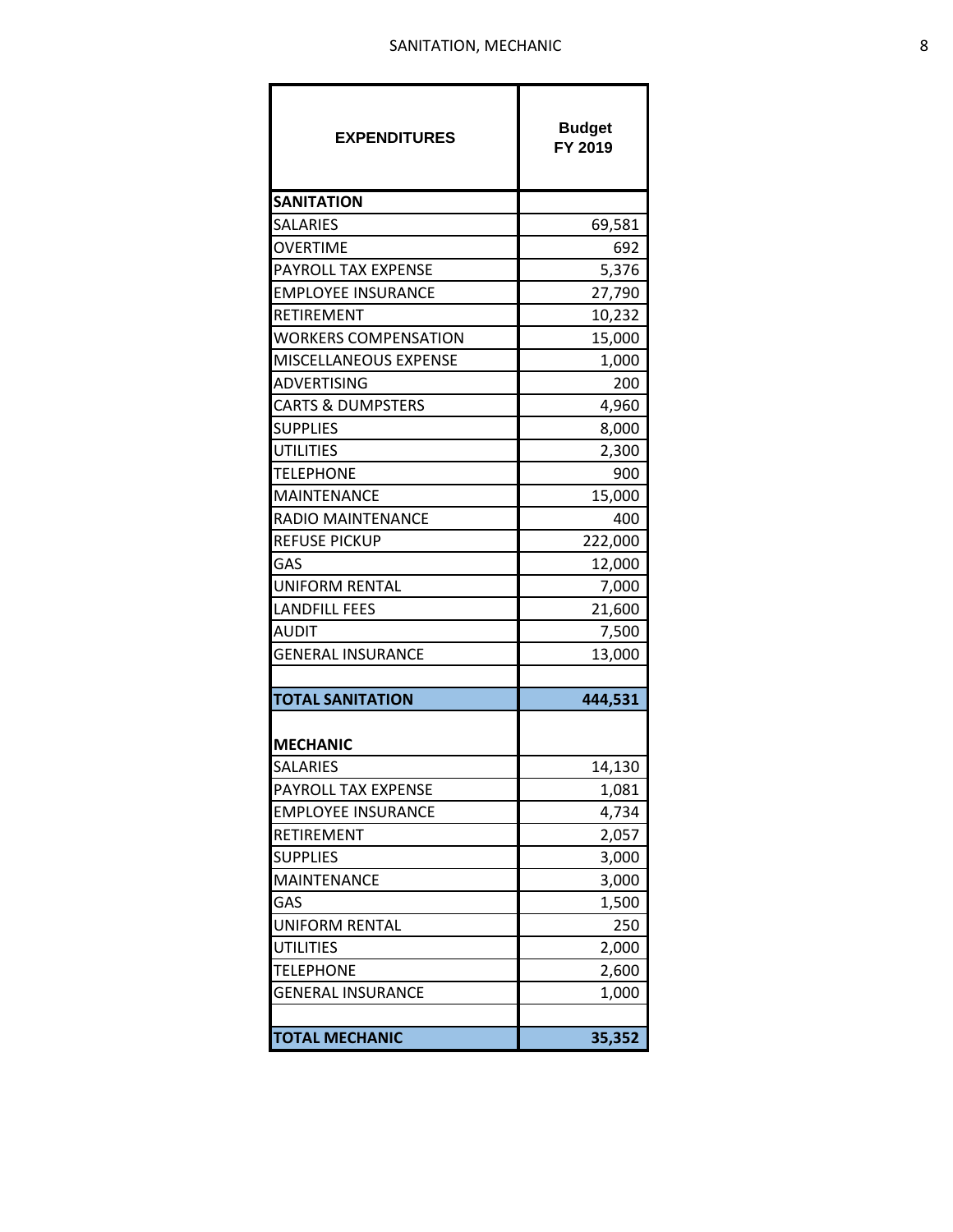| <b>EXPENDITURES</b>               | <b>Budget</b><br>FY 2019 |
|-----------------------------------|--------------------------|
| <b>WATER &amp; SEWER</b>          |                          |
| <b>SALARIES</b>                   | 227,087                  |
| OVERTIME                          | 9,921                    |
| PAYROLL TAX EXPENSE               | 18,131                   |
| <b>EMPLOYEE INSURANCE</b>         | 26,864                   |
| <b>RETIREMENT</b>                 | 34,508                   |
| <b>WORKERS COMPENSATION</b>       | 7,503                    |
| PROFESSIONAL SERVICES             | 5,000                    |
| <b>OFFICE SUPPLIES</b>            | 5,500                    |
| <b>POSTAGE</b>                    | 3,300                    |
| SEMINARS/CONF/TRAVEL              | 1,800                    |
| <b>WATER&amp; SEWER CHEMICALS</b> | 1,000                    |
| <b>SUPPLIES</b>                   | 33,000                   |
| <b>MAINTENANCE</b>                | 35,000                   |
| RADIO MAINTENANCE                 | 500                      |
| GAS                               | 28,000                   |
| <b>VEHICLE EXPENSE</b>            | 11,000                   |
| UNIFORM RENTAL                    | 5,000                    |
| <b>AUDIT</b>                      | 6,000                    |
| <b>GENERAL INSURANCE</b>          | 11,000                   |
| INSURANCE-BONDING                 | 500                      |
| <b>LAB EXPENSE</b>                | 7,000                    |
| <b>WATER PERMIT</b>               | 16,000                   |
| <b>STREET REPAIRS</b>             | 11,000                   |
| <b>UTILITIES</b>                  | 60,000                   |
| <b>TELEPHONE</b>                  | 4,500                    |
| <b>CAPITAL EXPENSE</b>            | 7,433                    |
| <b>BOND PAYMENT</b>               | 136,920                  |
| MISCELLANEOUS EXPENSE             | 3,000                    |
|                                   |                          |
| <b>TOTAL WATER &amp; SEWER</b>    | 716,467                  |